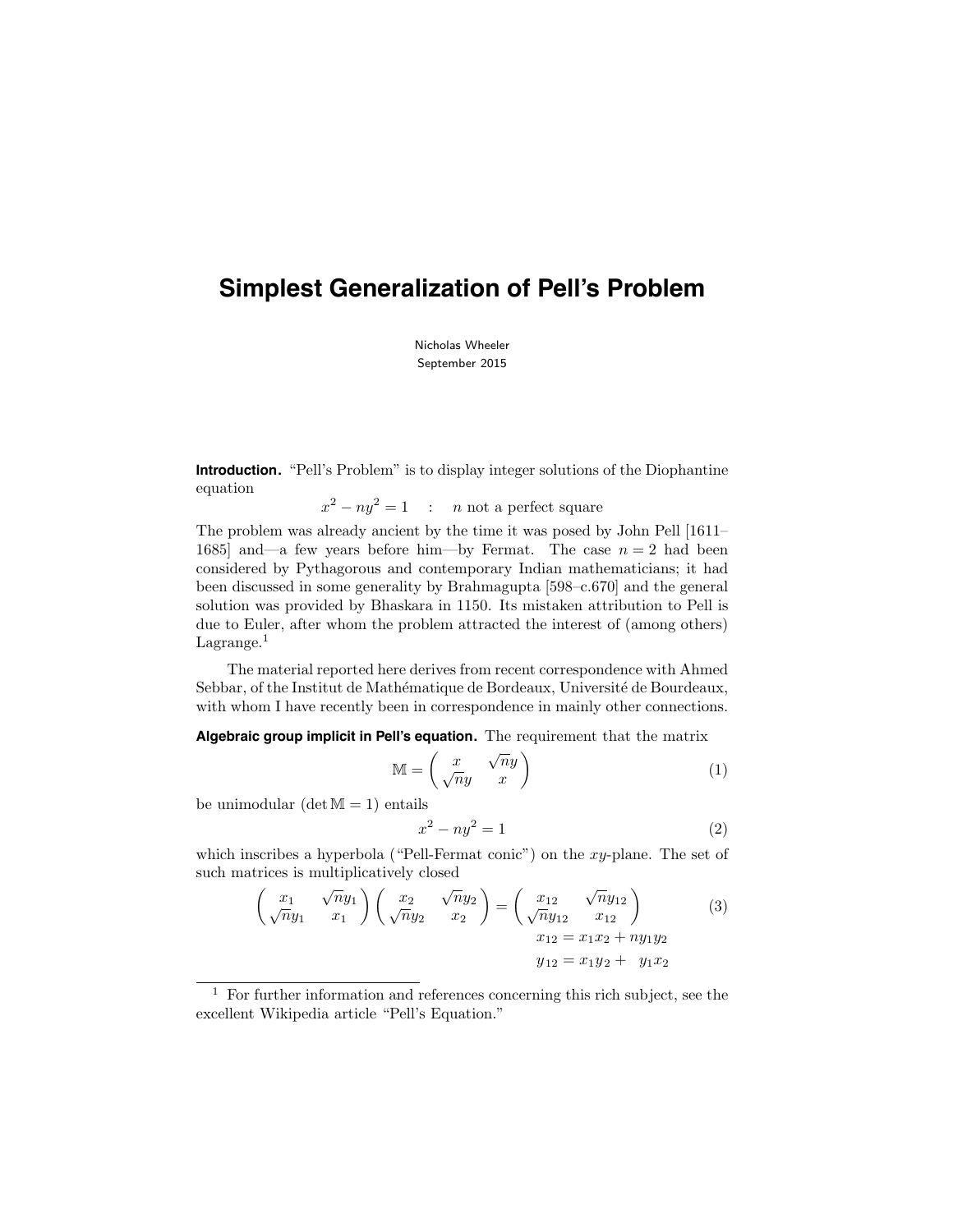#### **2 Simplest Generalization of Pell's Problem**

Associativity is automatic, commutativity is easily confirmed, and the set obviously contains the identity I among its elements. We can therefore look upon such matrices as representatives of the elements of a certain Abelian group. The group composition law can be notated

$$
\{x_1, y_1\} * \{x_2, y_2\} = \{x_1x_2 + ny_1y_2, x_1y_2 + y_1x_2\}
$$
\n(4.1)

The identity has in this notation become  $\{1, 0\}$  and the inverse is given by

$$
\{x, y\}_{\text{inverse}} = \{x, -y\} \tag{4.2}
$$

Forming the determinants of the left/right sides of (3) we obtain Brahmagupta's identity

$$
(x_1^2 - ny_1^2)(x_2^2 - ny_2^2) = (x_1x_2 + ny_1y_2)^2 - n(x_1y_2 + y_1x_2)^2
$$
 (5)

from which it follows that

if 
$$
(x, y)_n
$$
 is a pair of Pell integers then so is  $(x^2 + ny^2, 2xy)_n$  (6.1)

and that

if 
$$
(x_1, y_1)_n
$$
,  $(x_2, y_2)_n$  are two such Pell pairs, then  
so is  $(x_1x_2 + n y_1y_2, x_1y_2 + y_1x_2)_n$  a Pell pair  $(6.2)$ 

For example, the leading Pell pair in the case  $n = 2$  is  $(3, 2)_2$ , which by  $(6.1)$ yields the Pell pair  $(17, 12)_2$ . Introducing those pairs into  $(6.2)$  gives  $(99, 70)_2$ . We note in passing that the line  $(3,2)_2 \longrightarrow (17,12)_2$  has slope  $\frac{10}{14}$ , while the line  $(1,0)_2 \longrightarrow (99,70)_2$  has slope  $\frac{70}{98}$ , and that  $\frac{10}{14} = \frac{70}{98}$ . This reflects a remarkable general circumstance:

$$
\frac{\sqrt{\frac{x_2^2-1}{n}}-\sqrt{\frac{x_1^2-1}{n}}}{x_2-x_1} = \frac{x_1\sqrt{\frac{x_2^2-1}{n}}+x_2\sqrt{\frac{x_1^2-1}{n}}}{x_1x_2+n\sqrt{\frac{x_1^2-1}{n}}\sqrt{\frac{x_2^2-1}{n}}-1}
$$

When one consults tables of leading Pell pairs  $(x, y)<sub>n</sub>$  for ascending values of  $n$  (such as the one that appears in the Wikipedia article cited above), two cases stand out. The first of those is the famous case

## $(1766319049, 226153980)_{61}$

and the next—which I display in the context of its neighbors—is

 $(1351, 130)_{108}$  $(158070671986249, 15140424455100)_{109}$  $(21, 2)_{110}$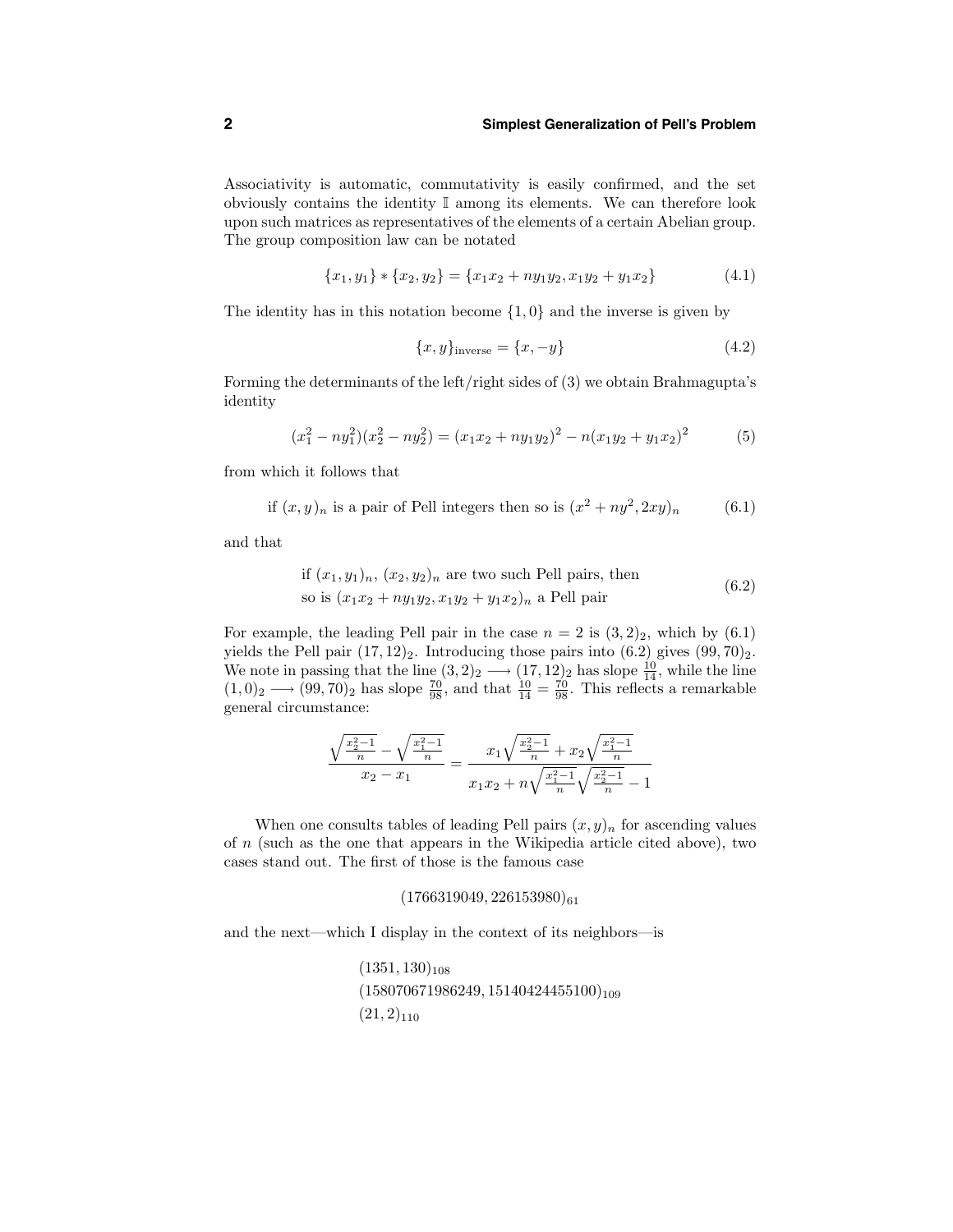## **Sebbar's generalization 3**

**Sebbar's generalization.** Sebbar, noting that the matrix M is a circulant matrix, looks to the group of unimodular circulant matrices of next higher order

$$
\mathbb{S} = \begin{pmatrix} x & y & z \\ z & x & y \\ y & z & x \end{pmatrix} = x \mathbb{I} + y \mathbb{P}_1 + z \mathbb{P}_2 \tag{7}
$$

The matrices  $\mathbb P$  are permutation matrices, and provide a representation of the cyclic group of order 3:  $\mathbb{P}^2_1 = \mathbb{P}_2, \mathbb{P}^3_1 = \mathbb{I}$ . The unimodularity condition reads

$$
f(x, y, z) \equiv \det \mathbb{S} = x^3 + y^3 + z^3 - 3xyz = 1
$$
 (8)

and inscribes in  $xyz$ -space a cubic surface that resembles a witch's hat (is sometimes called "Jonas' hexenhut") with axis coincident with the principal diagonal of the unit cube. The set of such matrices is multiplicatively closed

$$
\{x_1, y_1, z_1\} * \{x_2, y_2, z_2\} = \{x_{12}, y_{12}, z_{12}\}\
$$
  
\n
$$
x_{12} = x_1x_2 + y_1z_2 + z_1y_2
$$
  
\n
$$
y_{12} = x_1y_2 + y_1x_2 + z_1z_2
$$
  
\n
$$
z_{12} = x_1z_2 + y_1y_2 + z_1x_2
$$
  
\n(9)

Associativity is automatic, commutativity is established by calculation, and the identity lives obviously at  $\{1, 0, 0\}$ . Finally, matrix inversion supplies

$$
\{x, y, z\}_{\text{inverse}} = \{x^2 - yz, z^2 - xy, y^2 - zx\}
$$

The set of S-matrices constitutes therefore a representation of a certain Abelian group.

From product of determinants = determinant of product we have the remarkable identity

$$
f(x_1, y_1, z_1) f(x_2, y_2, z_2) = f(x_{12}, y_{12}, z_{12})
$$
\n(10)

which can be looked upon as a generalization of Brahmagupta's identity, the  $3<sup>rd</sup>$ -order member of an infinite tower of such identities of ascending order. From (10) and the structure (8) of f we see that if  $(x_1, y_1, z_1)$  are integers that satisfy  $f(x_1, y_1, z_1) = 1$ , and if so also are  $(x_2, y_2, z_2)$ , then so also are the integers  $(x_{12}, y_{12}, z_{12})$ . In particular, if  $f(x, y, z) = 1$  then so does

$$
f(x^{2} + 2yz, z^{2} + 2xy, y^{2} + 2zx) = 1
$$
\n(11)

Sebbar does not attempt to exhibit integer solutions of  $f(x, y, z) = 1$ . Trivial solutions are  $(1, 0, 0), (0, 1, 0)$  and  $(0, 0, 1)$ . But when introduced into (10) or (11) those simply cycle among themselves. We confront therefore the

PROBLEM: Exhibit a non-trivial integral solution of

$$
x^3 + y^3 + z^3 - 3xyz = 1
$$

**Some ramifications.** Returning briefly—for motivational purposes—to the Pell equation, the eigenvalues of the circulant matrix M are

$$
u = x + \sqrt{n}y
$$
  
\n
$$
v = x - \sqrt{n}y
$$
\n(12)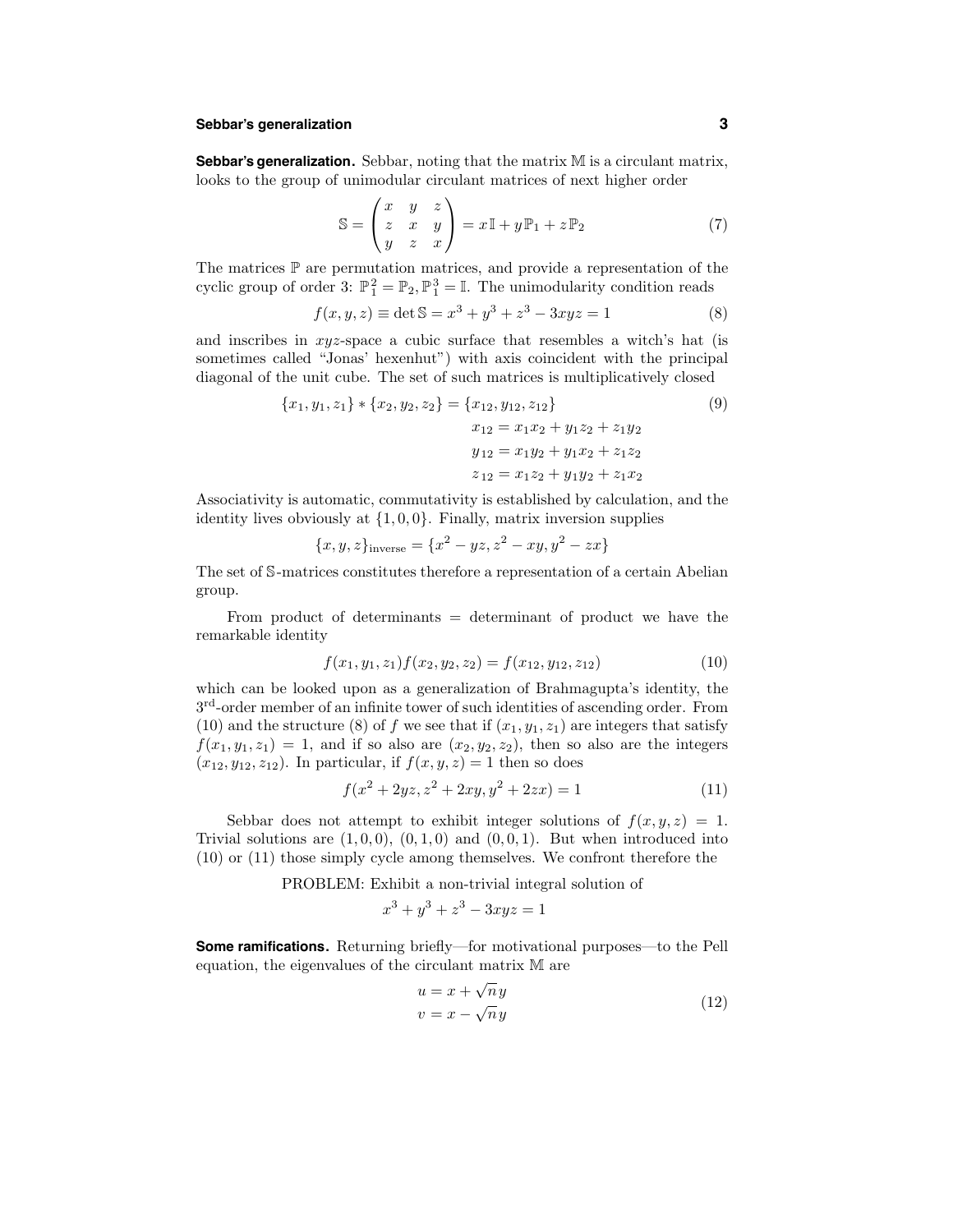#### **4 Simplest Generalization of Pell's Problem**

so we have

$$
\det \mathbb{M} = uv
$$

Look to the differential operator

$$
\Box \equiv \partial_x^2 - \frac{1}{n} \partial_y^2 = \begin{cases} \text{Laplacian in the case } n = -1\\ \text{d'Alembertian in the case } n = +1 \end{cases}
$$

Passing by means of  $(12)$  from xy-variables to uv-variables, we by

$$
\partial_x = \partial_u + \partial_v, \quad \partial_y = \sqrt{n} (\partial_u - \partial_v)
$$

have

$$
\Box = 4 \partial_u \partial_v
$$

Solutions of  $\Box W(u, v) = 0$  are of the form<sup>2</sup>

$$
W(u, v) = F(u) + G(v) = F(x + \sqrt{n}y) + G(x - \sqrt{n}y)
$$

of which a particular (the "fundamental") instance is

$$
W(u, v) = \log u v = \log(x^2 - n y^2)
$$

This function is real/complex according as  $x^2 - ny^2 \ge 0$  (it is, in particular, real on the Pell-Fermat conic  $x^2 - ny^2 = 1$  and singular on the lines asymptotic to the conic:  $u = v = 0$ . By translational displacement we obtain the solution

$$
W_h(x, y) = \log(x^2 - ny^2 - 2hx + h^2)
$$

which on the conic becomes  $w_h(x) = \log(1 - 2hx + h^2)$ . This function is proportional to a generator—familiar from 2-dimensional potential theory of the Chebyschev polynomials of the first kind:

$$
-\frac{1}{2}w_h(x) = \log \frac{1}{\sqrt{1 - 2hx + h^2}} = \sum_{k=1}^{\infty} T_k(x) \frac{h^k}{k}
$$

The handbooks remind us that those polynomials satisfy the recursion relation

$$
T_{k+1}(x) = 2x T_k(x) - T_{k-1}(x)
$$

the differential equations

$$
(1 - x2)Tk''(x) - xTk'(x) + k2Tk(x) = 0
$$

and the orthonormality relations

$$
\int_{-1}^{+1} T_j(x) T_k(x) \frac{dx}{\sqrt{1 - x^2}} = \begin{cases} 0 & \text{: } j \neq k \\ \pi & \text{: } j = k = 0 \\ \frac{1}{2}\pi & \text{: } j = k \neq 0 \end{cases}
$$

<sup>2</sup> This result is most familiar as encountered in 1-dimensional wave theory.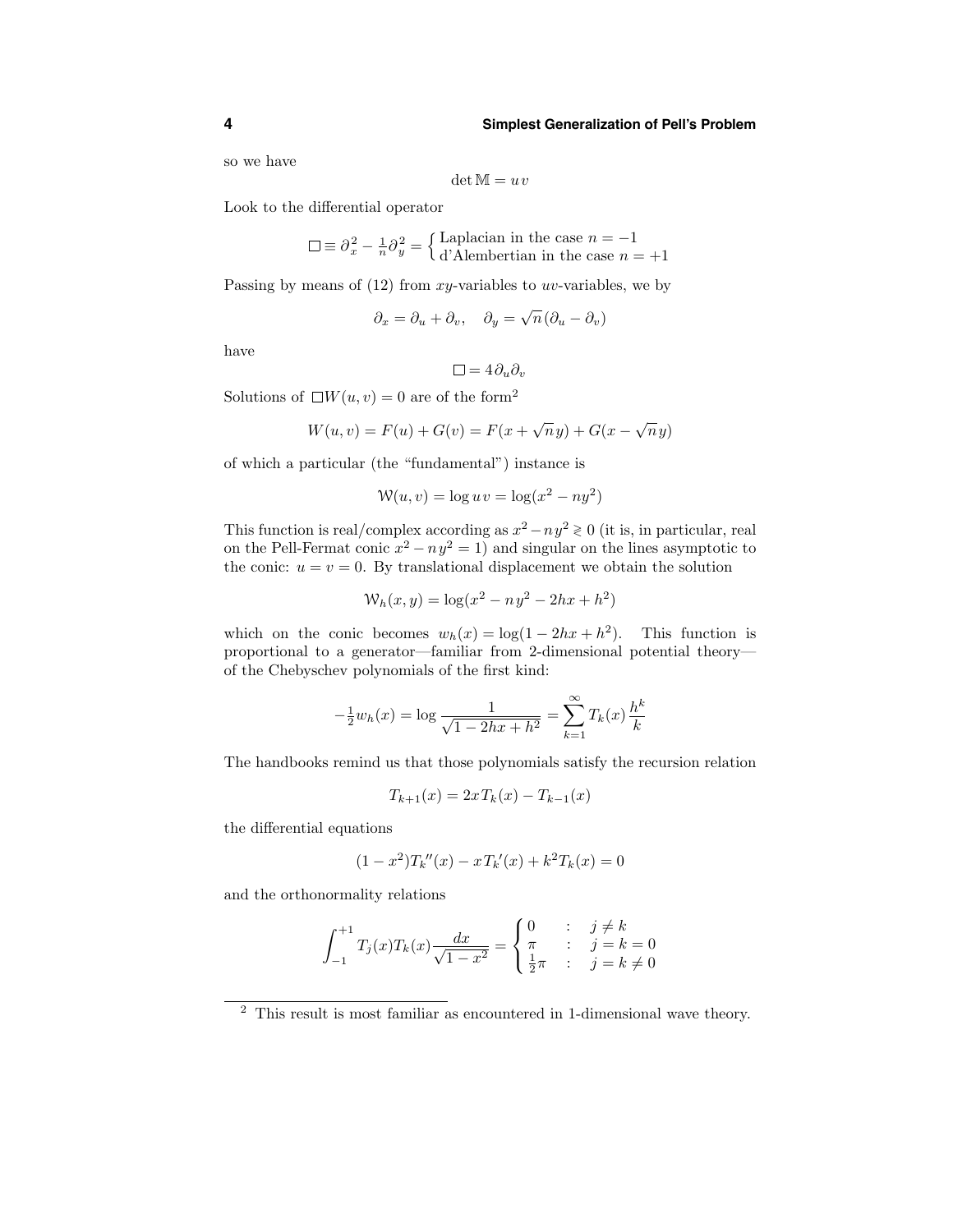## **Some ramifications 5**

For discussion of another connection between the Pell equation and Chebyshev polynomials of the 1<sup>st</sup> and 2<sup>nd</sup> kinds, see the Wikipedia articles "Pell's Equation" (cited previously) and "Chebyshev Polynomials."

It is within the context of those remarks that (with Sebbar) we observe that the eigenvalues of 3-dimensional circulant matrix S are the complex numbers u, v, w given by  $3$ 

|  |  | $\left(\begin{array}{c} u\\v\\w \end{array}\right)=\left(\begin{array}{ccc} 1&1&1\\1&\omega&\omega^2\\1&\omega^2&\omega \end{array}\right)\left(\begin{array}{c} x\\y\\z \end{array}\right)$ |
|--|--|----------------------------------------------------------------------------------------------------------------------------------------------------------------------------------------------|
|  |  |                                                                                                                                                                                              |
|  |  |                                                                                                                                                                                              |

where

$$
\omega = -\frac{1}{2} + i\frac{1}{2}\sqrt{3} = (1)^{\frac{1}{3}}
$$

$$
\omega^2 = -\frac{1}{2} - i\frac{1}{2}\sqrt{3}
$$

Inversely

$$
\begin{pmatrix} x \\ y \\ z \end{pmatrix} = \frac{1}{3} \begin{pmatrix} 1 & 1 & 1 \\ 1 & \omega^2 & \omega \\ 1 & \omega & \omega^2 \end{pmatrix} \begin{pmatrix} u \\ v \\ w \end{pmatrix}
$$

So

$$
\partial_u = \frac{1}{3} (\partial_x + \partial_y + \partial_z)
$$
  
\n
$$
\partial_v = \frac{1}{3} (\partial_x + \omega^2 \partial_y + \omega \partial_z)
$$
  
\n
$$
\partial_w = \frac{1}{3} (\partial_x + \omega \partial_y + \omega^2 \partial_z)
$$

from which we obtain Sebbar's 3rd-order differential operator

$$
\Box \equiv 27 \, \partial_u \partial_v \partial_w = \partial_x^3 + \partial_y^3 + \partial_z^3 - 3 \, \partial_x \partial_y \partial_z
$$

We have

$$
\Box W(u,v,w) = 0 \iff W(u,v,w) = F(u,v) + G(u,w) + H(v,w)
$$

or which a particular instance is

$$
W(u, v, w) = \log(u v w) = \log(x^{3} + y^{3} + x^{3} - 3xyz)
$$

We have

$$
\det \mathbb{S} = uvw = x^3 + y^3 + x^3 - 3xyz
$$

so the singularity of  $W(u, v, w)$  coincides with the singularity of S.

$$
\begin{pmatrix} u \\ v \end{pmatrix} = \begin{pmatrix} 1 & 1 \\ 1 & \omega \end{pmatrix} \begin{pmatrix} x \\ y \end{pmatrix} \quad \text{with} \quad \omega = -1 = (1)^{\frac{1}{2}}
$$

<sup>&</sup>lt;sup>3</sup> These results are characteristic of the general theory of circulant matrices; see the Wikepedia article "Circulant Matrices." In the 2-dimensional theory we might, in this spirit, have written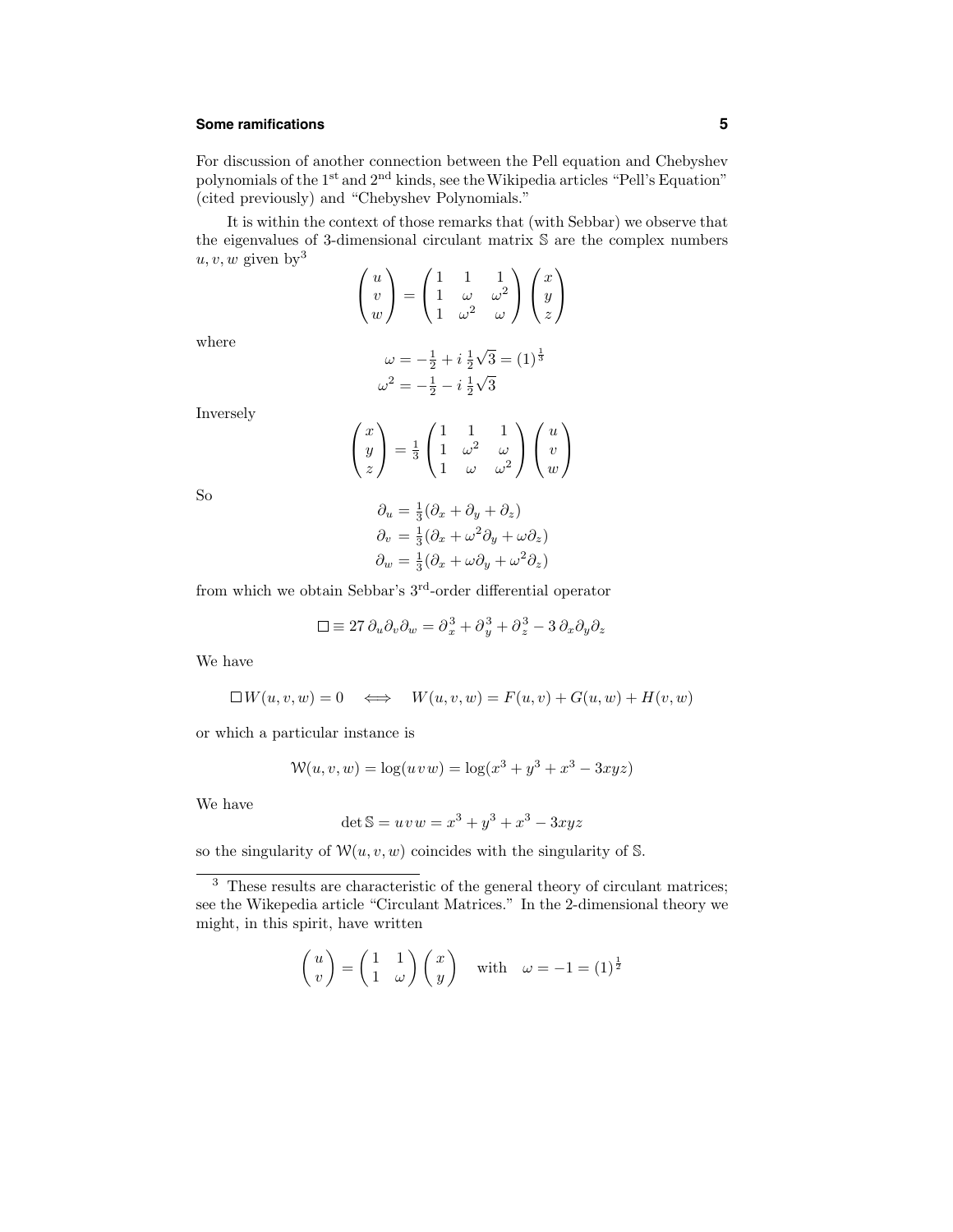Translational displacement produces the solution

$$
W_h(u, v, w) = \log[(x - h)^3 + y^3 + x^3 - 3(x - h)yz]
$$
  
=  $\log[(x^3 + y^3 + z^3 - 3xyz) + 3xh^2 - h^3 - 3h(x^2 - yz)]$ 

which on the circular curve where the cubic surface  $x^2 - yz = 0$  intersects the hexenhut  $x^3 + y^3 + z^3 - 3xyz = 1$  becomes

$$
w_h(x) = \log(1 + 3xh^2 - h^3) = \sum_{n=0}^{\infty} h^n P_n(x)
$$

with

$$
P_0 = 0
$$
  
\n
$$
P_1 = 0
$$
  
\n
$$
P_2 = 3x
$$
  
\n
$$
P_3 = -1
$$
  
\n
$$
P_4 = -\frac{9}{2}x^2
$$
  
\n
$$
P_5 = 3x
$$
  
\n
$$
P_6 = -\frac{1}{2} + 9x^3
$$
  
\n
$$
P_7 = -9x^2
$$
  
\n
$$
P_8 = 3x - \frac{81}{4}x^4
$$
  
\n
$$
P_9 = -\frac{1}{3} + 27x^3
$$
  
\n
$$
P_{10} = -\frac{1}{2} + 27x^3
$$
  
\n
$$
P_{10} = -\frac{1}{2}x^2 + \frac{243}{5}x^5
$$
  
\n
$$
P_{11} = 3x - 81x^4
$$
  
\n
$$
P_{12} = -\frac{1}{4} + 54x^3 - \frac{243}{2}x^6
$$
  
\n
$$
P_{13} = -18x^2 + 243x^5
$$
  
\n
$$
P_{14} = 3x - \frac{405}{2}x^4 + \frac{2187}{7}x^7
$$
  
\n
$$
P_6 = -\frac{1}{2} + 9x^3
$$
  
\n
$$
P_{16} = -\frac{45}{2}x^2 + 729x^5 - \frac{6561}{8}x^8
$$
  
\n
$$
P_{17} = 3x - 405x^4 + 2187x^7
$$

Sebbar asserts that "these polynomials are very interesting; they satisfy a fourterm recursion relation, a third-order differential equation, and are related to elliptic functions." To me they seem, however, quite uninteresting;  $P_n(x)$  is not of order  $n$ , and they are not linearly independent—we have, for example, the identities

$$
P_0 = P_1
$$
  
\n
$$
P_2 = P_5
$$
  
\n
$$
P_4 = \frac{1}{2}P_7
$$
  
\n
$$
P_9 = 3P_6 - \frac{7}{6}P_3
$$
  
\n
$$
P_{13} = 5P_{10} - \frac{11}{2}P_7
$$
  
\n
$$
P_{15} = 6P_{12} - \frac{26}{3}P_9 + \frac{143}{90}P_3
$$
  
\n
$$
P_{17} = 7P_{14} - \frac{25}{2}P_{11} + \frac{39}{6}P_5
$$
  
\n...

so orthogonality is out of question.